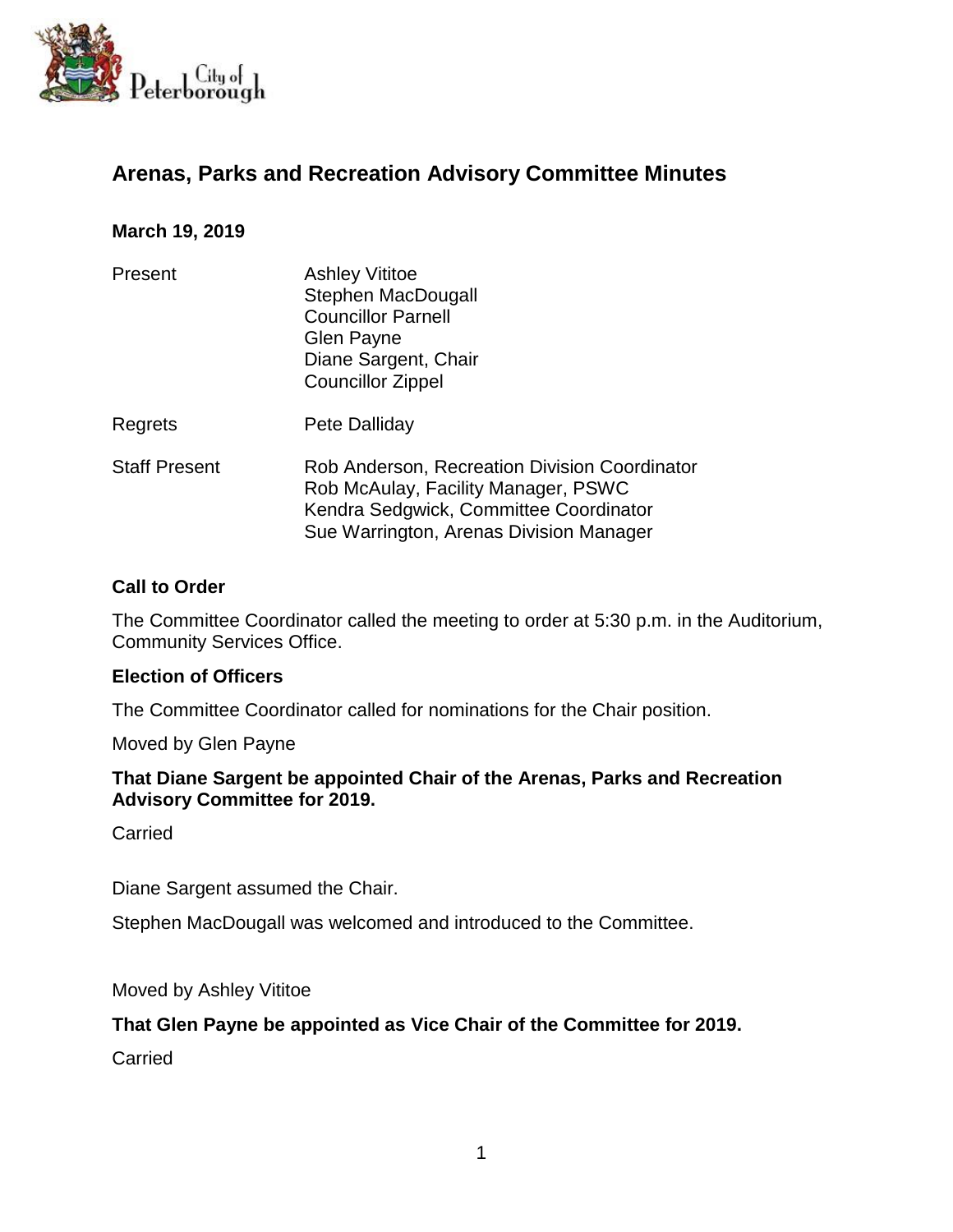## **Confirmation of Minutes**

Moved by Glen Payne

### **That the Arenas, Parks and Recreation Advisory Committee minutes of February 19, 2019 be approved.**

**Carried** 

### **Disclosure of Pecuniary Interest**

Councillor Parnell declared an interest with Report APRAC19-006 - Event Risk Management, as her husband is involved with fireworks events in the City.

### **Reports and Communications**

Older Adult Recreation, Leisure, and Facilities Study Report APRAC19-005

Moved by Councillor Parnell

**That the Arenas Parks and Recreation Advisory Committee approve the recommendations outlined in Report APRAC19-005 dated March 19, 2019, of the Recreation Division Coordinator, as follows:**

- **a) That a presentation from Laridae, on Age-friendly Peterborough's study on the recreation and leisure needs of the Peterborough region's population aged 50+ years be received for information; and**
- **b) That the members of the Arenas Parks and Recreation Advisory Committee provide input to the study, as requested by Laridae.**

Carried

Event Risk Management Report APRAC19-006

Due to her previously declared interest, Councillor Parnell did not discuss or vote on the matter.

Moved by Ashley Vititoe

**That the Arenas Parks and Recreation Advisory Committee approve the recommendation outlined in Report APRAC19-006 dated March 19, 2019, of the Recreation Division Coordinator, as follows:**

**That a presentation from the City's Insurance and Risk Management Coordinator on Event Risk Management be received for information.** 

**Carried**